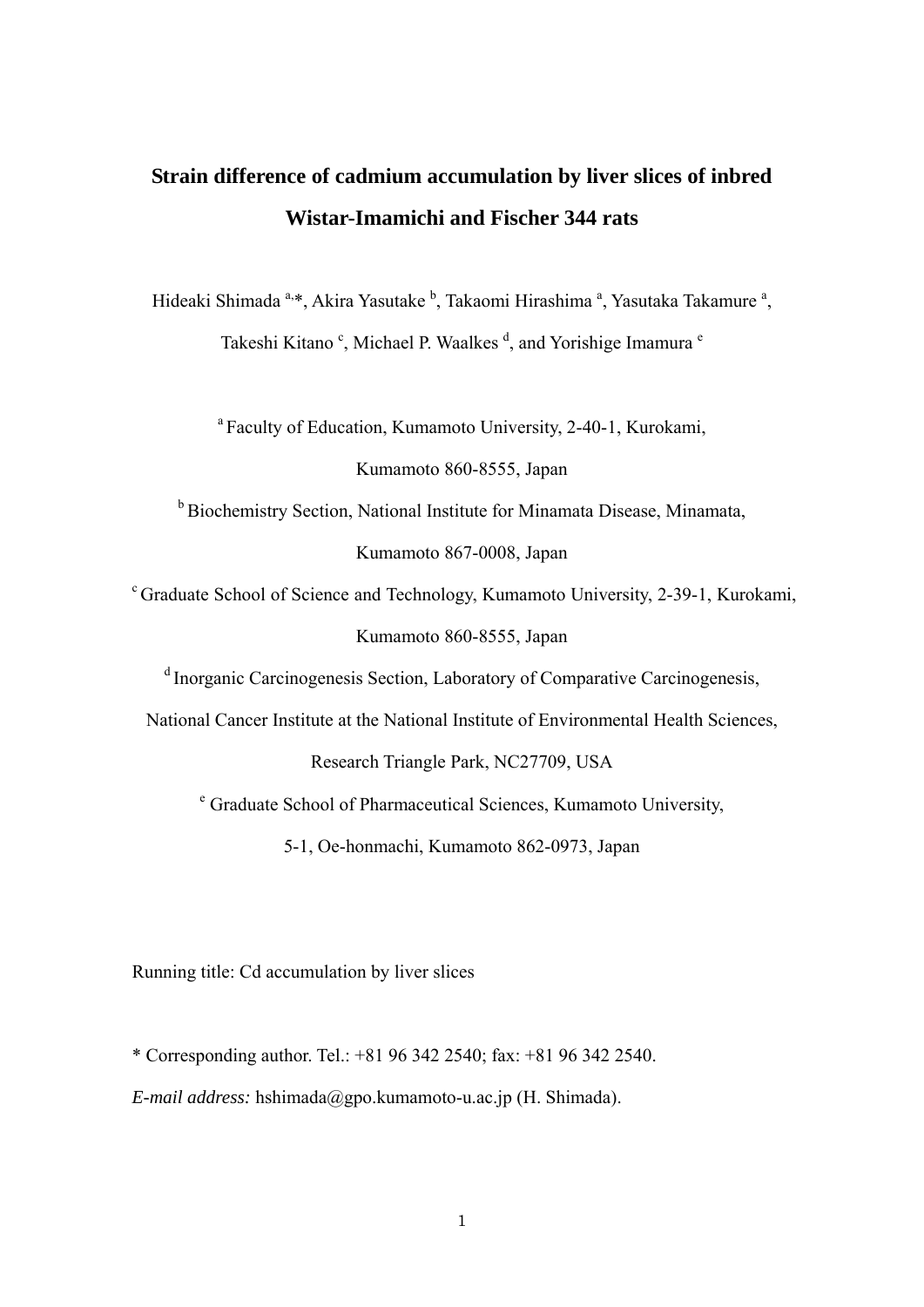# **Abstract**

Strain difference in the accumulation of cadmium (Cd) by liver slices was examined in inbred Cd-resistant Wistar-Imamichi (WI) and Cd-sensitive Fischer 344 (F344) rats. The accumulation of Cd by liver slices of WI rats was significantly lower than that of F344 rats, suggesting strain-related differences in the transport of Cd into the liver cells of these two rat strains. In addition, a similar strain difference was observed in the accumulation of zinc (Zn) by liver slices from WI and F344 rats. Cd accumulation by F344 liver slices decreased when Zn was added to the medium in combination with Cd. Furthermore, in F344 liver slices, Zn accumulation was significantly decreased when Cd was added to the medium. These results suggest that the accumulation of Cd by the liver is probably mediated, at least in part, by Zn transport systems. However, we found no strain difference in hepatic ZnT3 or ZIP3 transcript levels between WI and F344 rats. Further work is in progress to identify the transporter that causes the strain differences in hepatic Cd accumulation seen with WI and F344 rats.

*Keywords:* Cadmium accumulation; Rat liver slice; Strain difference; Zinc transport system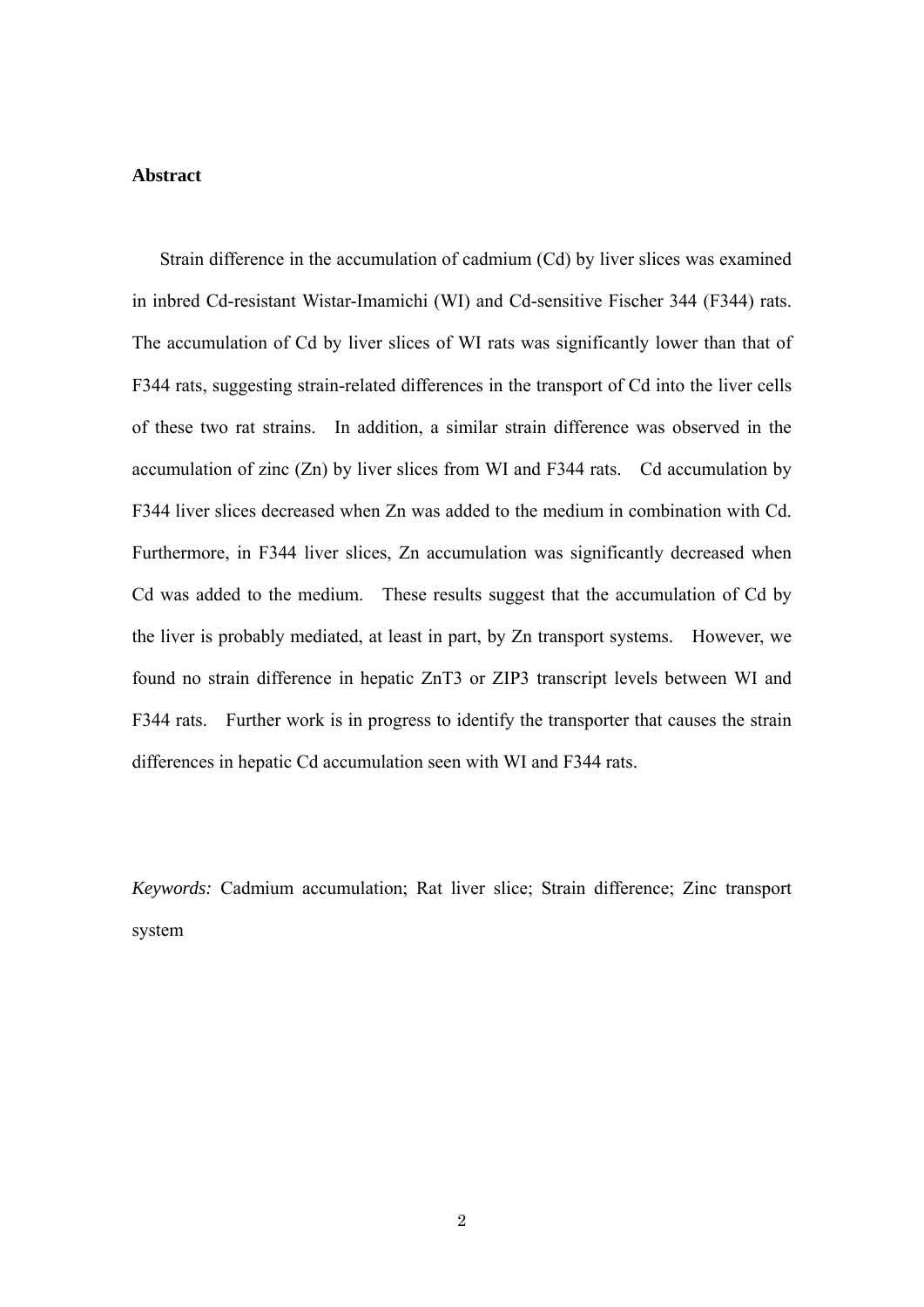# **1. Introduction**

Cadmium (Cd) is a highly toxic metal and a common environmental pollutant. In humans and animals, the heavy metal distributes to various tissues such as the liver, kidney and testis, where accumulated Cd can result in tissue damage (Waalkes et al., 1992; Goering et al., 1994). In particular, since Cd accumulates primarily in the liver, acute exposure to toxic doses of Cd produces hepatic necrosis, apoptosis, and eventually death (Rikans and Yamano, 2000; Liu and Klaassen, 2001). Genetic differences in susceptibility to Cd-induced testicular toxicity are known in inbred mouse strains (Taylor et al., 1973; Hata et al., 1980; Chellman et al., 1985; Nolan and Shaikh, 1986). Interestingly, the accumulation of Cd in the testis of Cd-resistant A/J mice was much lower than that in the testis of Cd-sensitive 129/J mice (Nolan and Shaikh, 1986; King et al., 1998, 1999). In the liver or kidney of these two mouse strains, however, no strain difference in Cd accumulation was observed (King et al., 1998). Unlike calcium (Ca) and zinc (Zn), Cd is not essential to living organisms. Thus, transporters of one or more essential metals may be involved in transporting Cd in the testis and other organs.

Harstad and Klaassen (2002) reported strain difference in resistances to Cd-induced hepatotoxicity in Sprague-Dawley (SD) and Fischer 344 (F344) rats. This study (Harstad and Klaassen, 2002) showed that the tissue accumulation of Cd in SD and F344 rats is dependent upon the doses of Cd rather than the strains of rat, indicating that this particular strain difference in Cd-induced hepatotoxicity cannot be explained on the basis of differences of Cd transport. Our recent work demonstrated that the Wistar-Imamichi (WI) strain of rats is strongly resistant to Cd-induced lethality when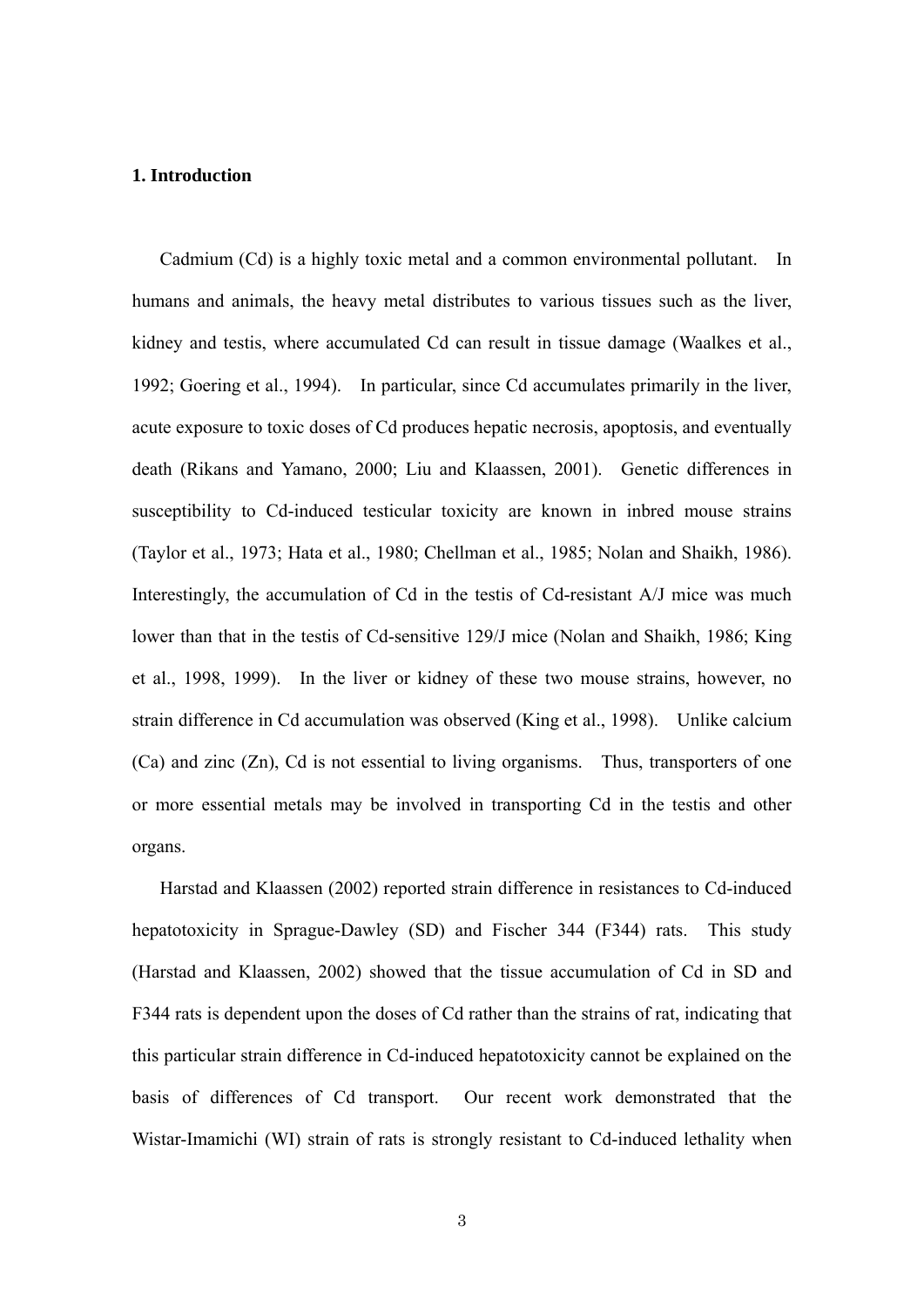compared to F344 rats (Shimada et al., 2002). In this case, however, the hepatic accumulation of Cd was significantly lower in WI rats when compared to F344 rats (Shimada et al., 2004). Furthermore, the co-administration of Zn, which protects against Cd-induced lethality, markedly decreased the accumulation of Cd in the liver of F344 rats (Shimada et al., 2004). These results suggest that Zn transport systems may be the basis of strain-related differences in Cd hepatotoxicity and accumulation in the liver of WI and F344 rats.

Therefore, in the present study, to establish the mechanistic basis of strain difference in Cd-induced hepatotoxicity, we compared the accumulation of Cd by liver slices of inbred WI and F344 rats. Strain difference in the expression of the common hepatic Zn transporter genes ZnT3 and ZIP3 (Liuzzi and Cousins, 2004; Kambe et al., 2004) were also examined in these two rat strains.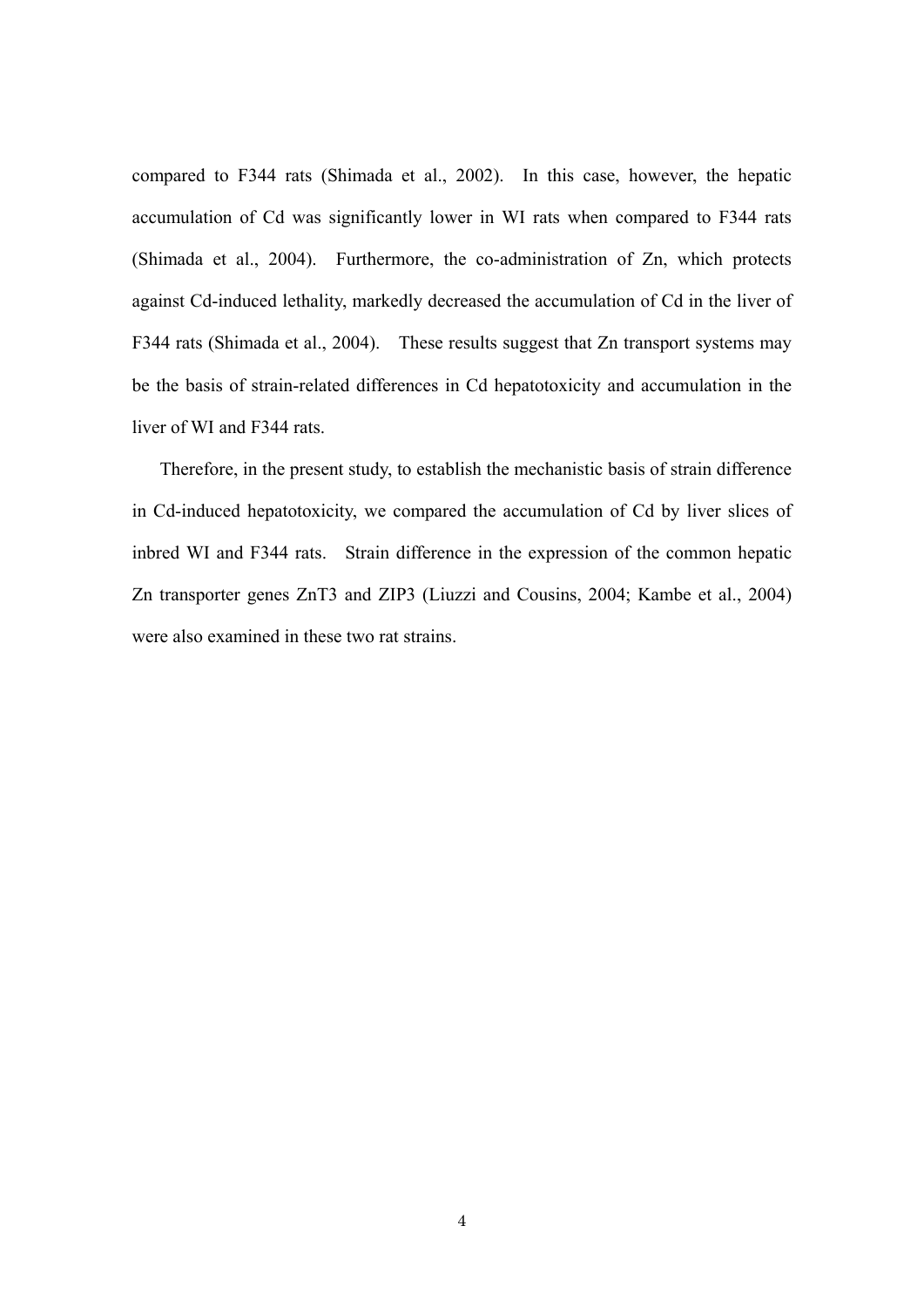### **2. Materials and methods**

### *2.1. Chemicals*

Cadmium chloride  $(CdCl<sub>2</sub>)$  and zinc chloride  $(ZnCl<sub>2</sub>)$  were purchased from Sigma (St. Louis, MO, USA). All other chemicals were of reagent grade.

### *2.2. Animals*

Inbred male WI (W/Iar) and F344 rats at 8 weeks of age were purchased from the Imamichi Institute for Animal Reproduction (Ibaraki, Japan) and Japan SLC (Shizuoka, Japan), respectively. These animal studies were undertaken in compliance with the guideline principles and procedures of Kumamoto University for the humane care and use of laboratory animals.

# *2.3. Metal accumulation by liver slices*

Metal accumulation experiments were performed as previously described (Yasutake and Hirayama, 2001). WI and F344 rats were slightly anesthetized with ether and euthanized by decapitation. The liver was collected, cut into blocks 1 cm<sup>2</sup> square, and then stored in ice-cold phosphate-buffered saline. Slices about 0.5 mm thick were prepared from each block using a manual tissue slicer (Natsume Co., Tokyo, Japan). All the slices were kept in ice-cold minimum essential medium (pH 7.4) until the start of incubation. The liver slices ( $n = 3-6$  pieces at each point) prepared as above were incubated in the presence or absence of Cd (100 and 250  $\mu$ M) or Zn (250 and 500  $\mu$ M) at 37°C under 95%  $O_2/5\%$  CO<sub>2</sub> atmosphere for up to 120 min. The concentrations of Cd and Zn in the liver slices were measured by atomic absorption spectrophotometry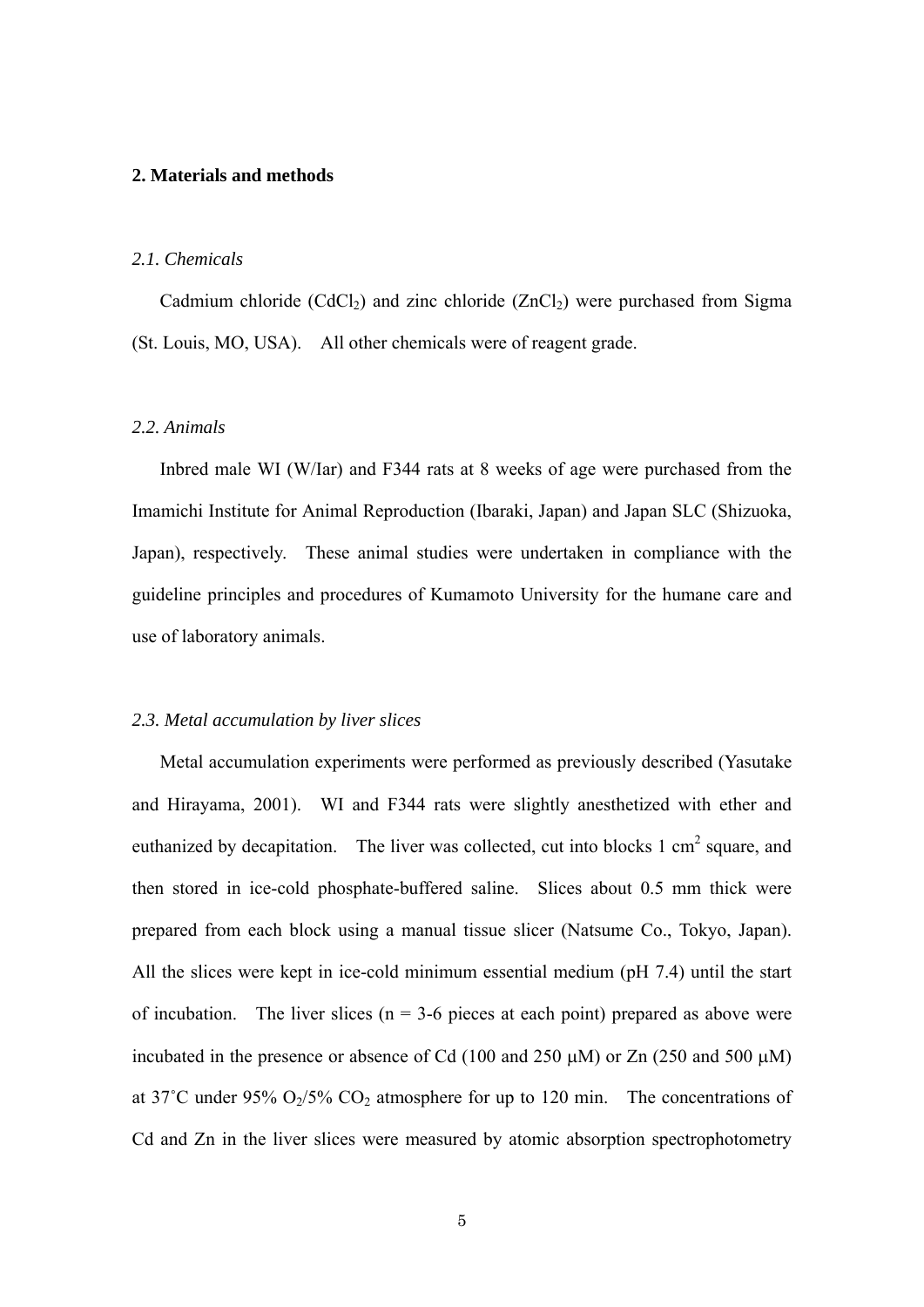with a Shimadzu AA-6400F spectrophotometer (Shimadzu Co., Kyoto, Japan) after digestion with nitric acid.

### *2.4. Analysis for Zn transporter transcript*

 $CdCl<sub>2</sub>$  was dissolved in saline and injected s.c. (3.0 mg  $Cd/kg$ ) to rats of each strain (n=3). Four h later, the animals were euthanized as mentioned above, and the liver was excised. Total RNA was extracted from the liver of rats using a commercially available kit (Nippongene, Tokyo, Japan). RNA was quantitated by measuring absorbance at 260 nm and 280 nm. RNA was analyzed to determine the levels of ZnT3 (DDBJ accession No. AY538655; *rattus norvegicus* zinc transporter ZnT-3), ZIP3 (DDBJ accession No. BC086411; *rattus norvegicus* solute carrier family 39 (zinc transporter), member 3) and β-actin (DDBJ accession No. V01217) mRNAs by reverse transcription polymerase chain reaction (RT-PCR).

Primers specific for rat ZnT3, ZIP3 and β-actin cDNAs were purchased from Hokkaido System Science (Sapporo, Japan). The sequences of the forward and reverse primers for ZnT3 are 5'-CTTGAGGGGATGGCCTTC-3' and 5´-CCTCCGTGGTCTCCCTCT-3´, respectively. The sequences of the forward and reverse primers for ZIP3 are 5´-GCTTTGGTGTGTGACTCTAT-3´ and 5´-GCTGACCTTCCGCCGGGA-3´, respectively. The sequences of the forward and reverse primers for β-actin are 5´-GGCTGTGTTGTCCCTGTAT-3´ and 5´-CCGCTCATTGCCGATAGTG-3´, respectively. The predicted amplified sizes of the ZnT3, ZIP3 and β-actin cDNAs were 322 bp, 398 bp and 351 bp, respectively. PCR was carried out under the following conditions: 95˚C, 10 min for denaturation; 30 cycles (25 cycles for β–actin) at 94˚C for 30 s, 55˚C for 30 s, 72˚C for 1 min for

6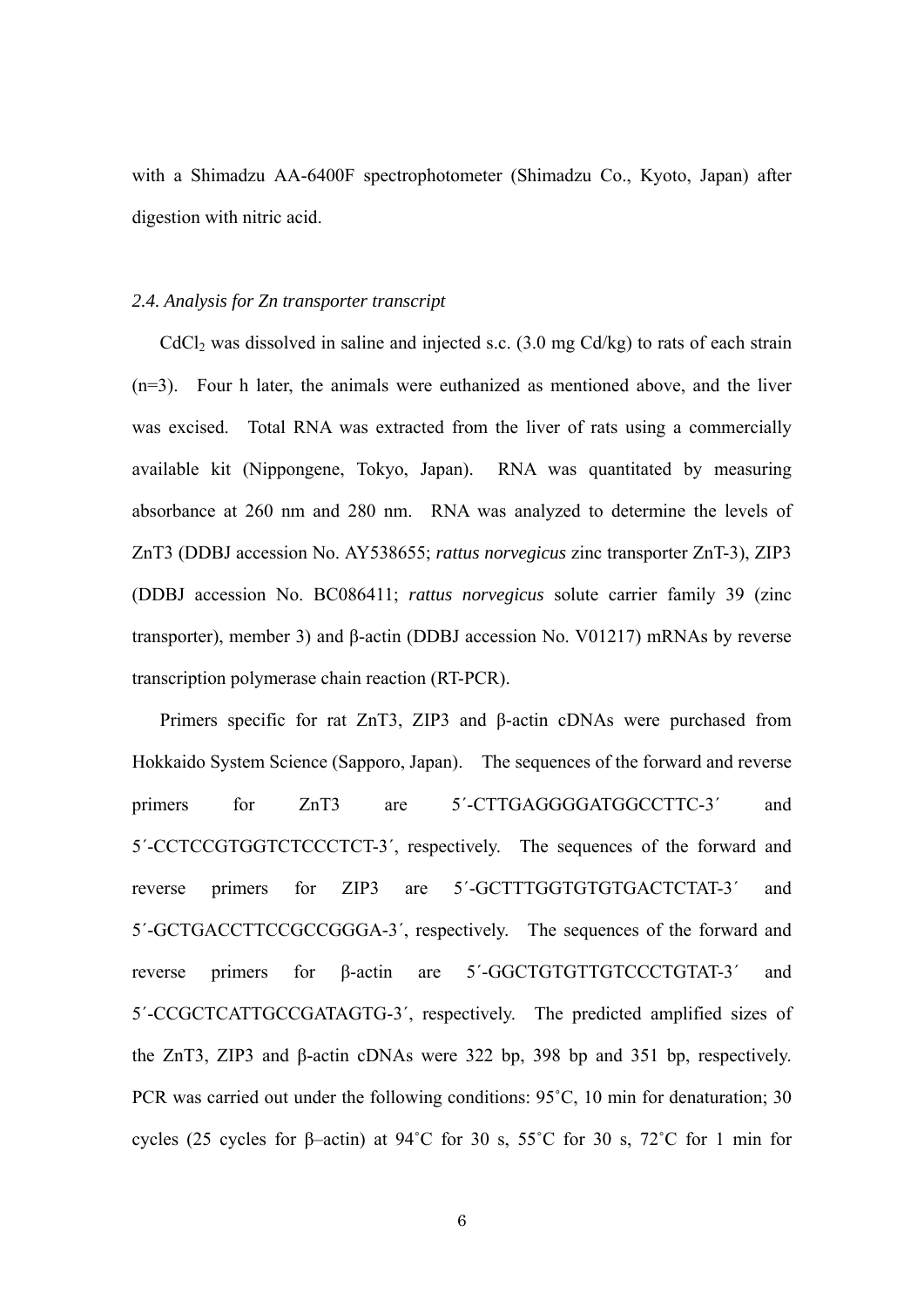amplification, then 72˚C for 5 min for extension. After PCR, equivalent amounts of samples were loaded on the 2% agarose gel and separated by electrophoresis.

# *2.5. Statistical analysis*

 Statistical analysis was performed using two-sided paired Student's *t*-test, and *p* < 0.05 was considered to be significant.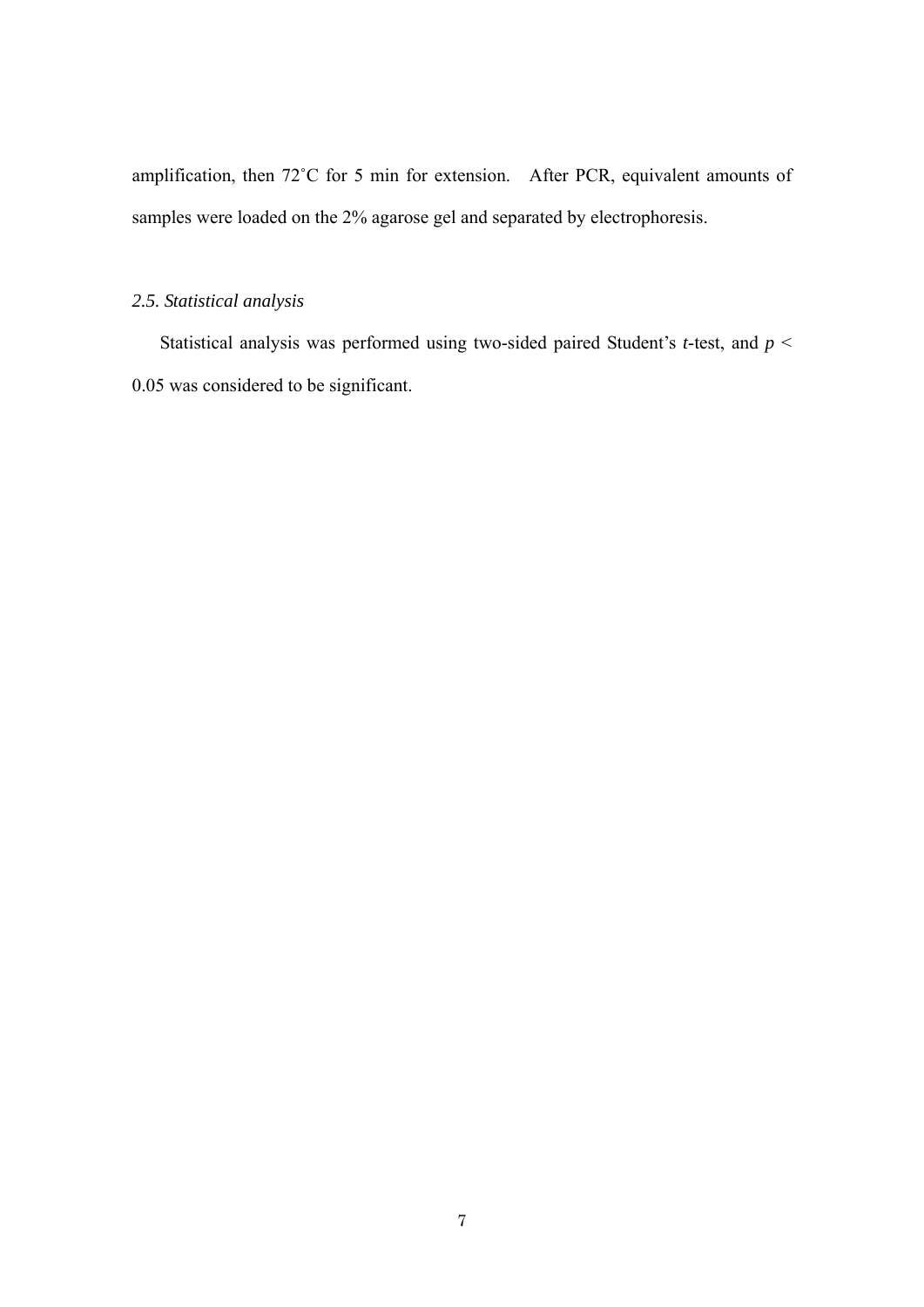# **3. Results**

### *3.1. Strain differences in Cd and Zn accumulation by liver slices*

The accumulation of Cd was compared using liver slices of WI and F344 rats. In both strains, the accumulation of Cd by liver slices increased during the incubation in a time-dependent manner (Table 1). Cd accumulation by liver slices of WI rats was generally lower than that of F344 rats, indicating a strain difference of Cd accumulation by rat liver slices. In fact, at the  $250 \mu M$  level of Cd, the Cd accumulation was significantly less at all times during the incubation (Table 1).

To elucidate a possible mechanism for the strain difference of Cd accumulation, the accumulation of Zn by liver slices of WI and F344 rats was also examined. The accumulation of Zn by liver slices was generally lower in WI rat liver slices, although not significantly so at 250  $\mu$ M Zn (Table 1). In the presence of Zn at a higher concentration (500  $\mu$ M), however, the metal accumulation by liver slices of WI rats was significantly lower than that of F344 rats at 30 and 120 min after the incubation (Table 1), providing evidence of a strain difference for Zn accumulation.

#### *3.2. Cd and Zn accumulatiom by liver slices of F344 rats and their mutual effect*

Figure 1A shows the effect of Zn on the accumulation of Cd by liver slices of F344 rats. When Zn was added to the medium in combination with Cd, the accumulation of Cd was significantly decreased at all times compared to the accumulation of Cd without Zn added to the medium.

Figure 1B shows the effect of Cd on the accumulation of Zn by liver slices of F344 rats. When Cd was added to the medium, the accumulation of Zn was generally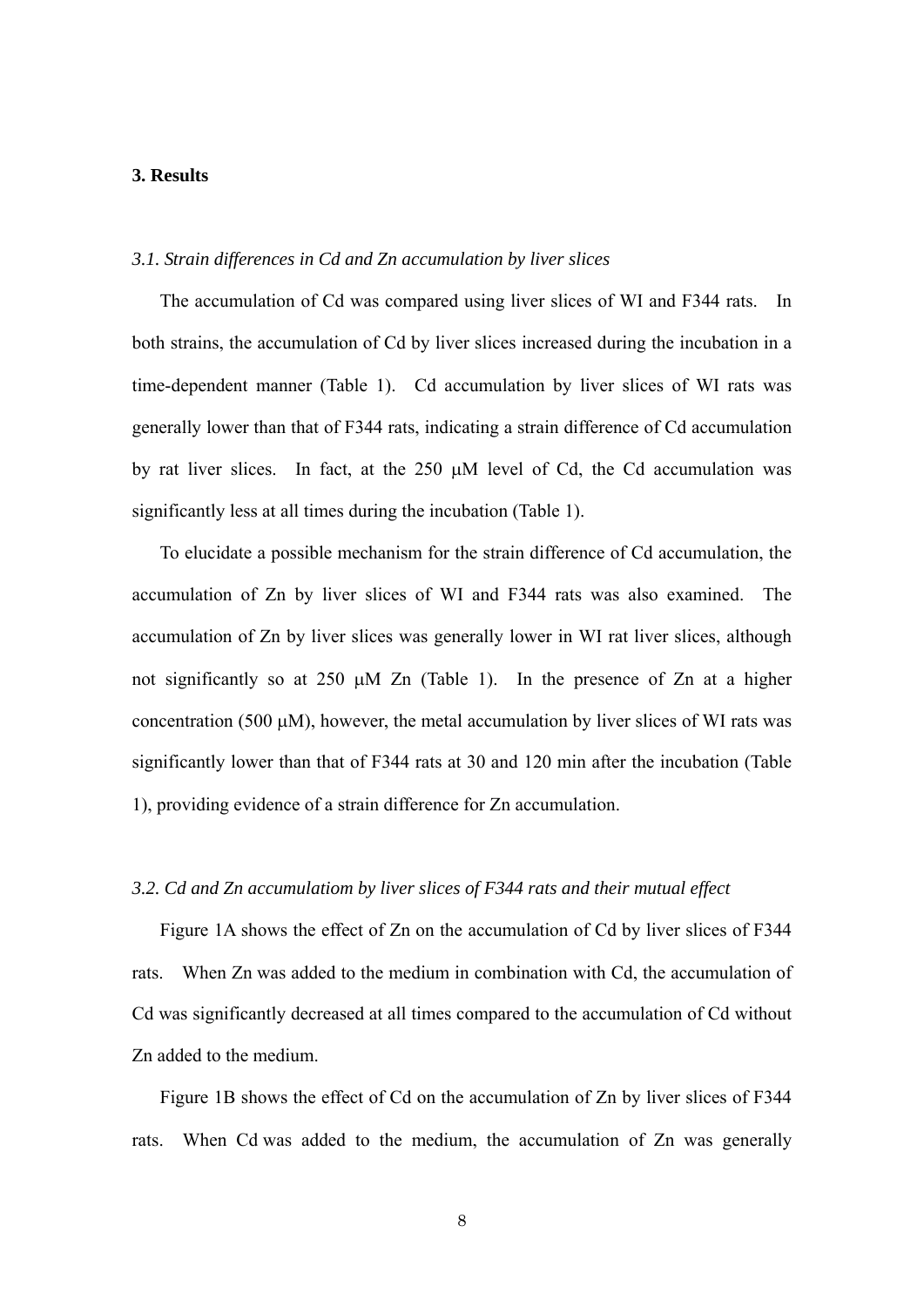decreased, and this was significantly so at 60 and 90 min of incubation.

*3.3. Effect of Zn on strain-related difference of Cd accumulation by liver slices of WI and F344 rats* 

Zn (250 or 500  $\mu$ M) was added to the medium in combination with Cd (250  $\mu$ M), and the accumulation of Cd by liver slices of WI rats was compared with that of F344 rats. A significant strain-related difference was observed not only in the absence of Zn (Fig. 2A), but also in the presence of Zn  $(250 \mu M)$  (Fig. 2B). However, such a strain-related difference disappeared when Zn at a high concentration (500  $\mu$ M) was added to the medium (Fig. 2C).

# *3.4. Hepatic ZnT3 and ZIP3 transcript levels in WI and F344 rats*

The levels of ZnT3 and ZIP3 transcripts in the liver of WI and F344 rats were assessed by RT-PCR analysis (Fig. 3). Although the treatment with Cd (3.0 mg/kg) resulted in increased accumulation of both ZnT3 and ZIP3 transcripts, no strain difference in these transcripts was observed between WI and F344 rats.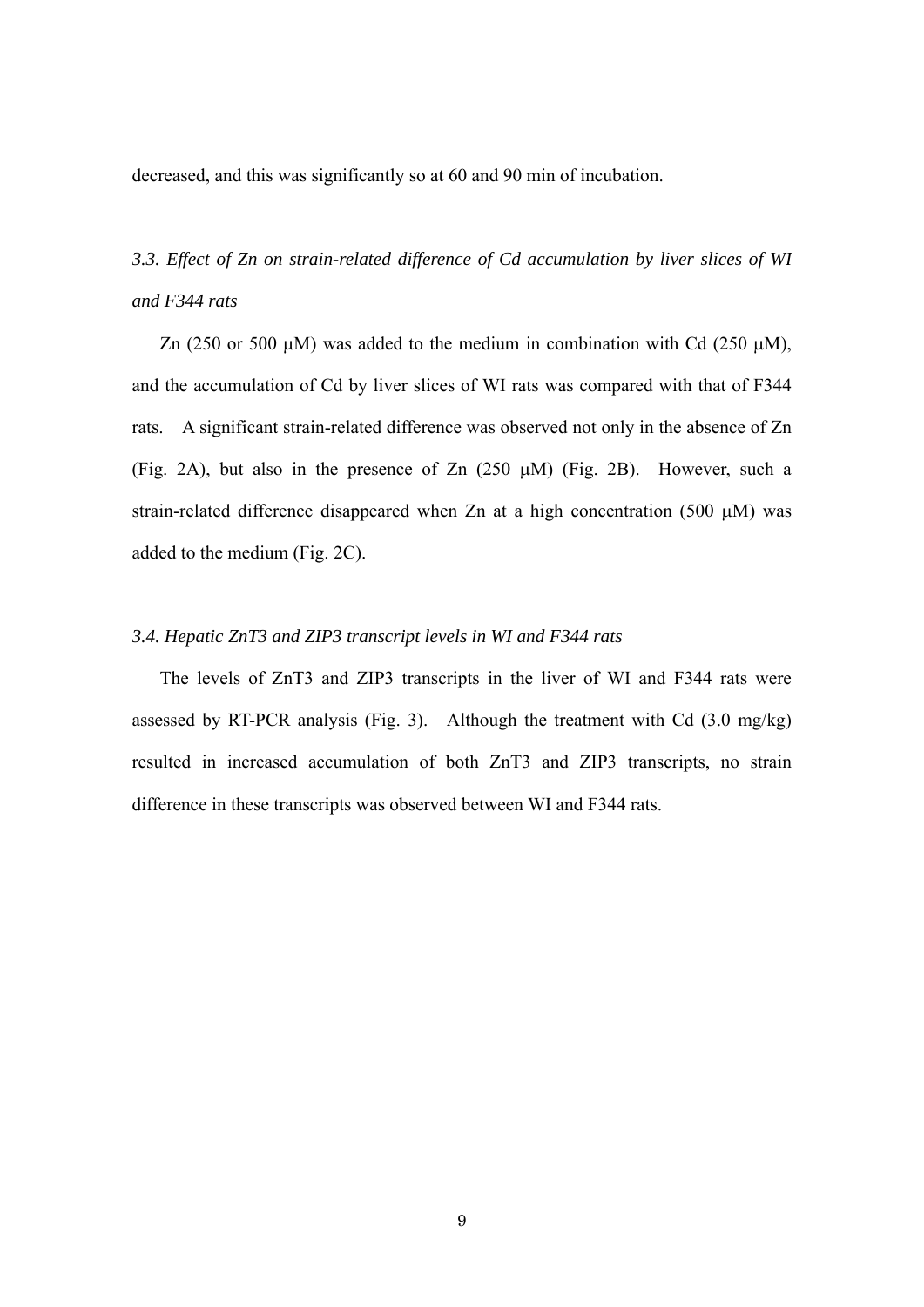### **4. Discussion**

We have previously demonstrated that WI rats, compared to F344 rats, exhibit a strong resistance to Cd-induced lethality and hepatotoxicity, and that the accumulation of Cd in the liver of WI rats is significantly lower than that of F344 rats (Shimada *et al*., 2002, 2004). In the present study, further evidence was provided that the accumulation of Cd by liver slices of WI rats is significantly lower than that of F344 rats. These results suggest that there is a strain-related difference in the transport of Cd into the liver cells of WI and F344 rats. On the other hand, Harstad and Klaassen (2002) have shown that the strain differences in resistance to Cd-induced hepatotoxicity in SD and F344 rats cannot be explained on the basis of differences of Cd transport into the liver cells. In order to elucidate the reason for this discrepancy, the strain differences in Cd-induced lethality was re-examined among WI and F344 rats including SD rats (data not shown). All rats of WI strain survived for 7 days after treatment with Cd at a dose of 6.5 mg/kg body weight. In the case of SD strain, however, only 40% of rats tested survived for 7 days after treatment with Cd at the same dose, although all rats of F344 strain died by the following day. Based on these results, it is evident that the resistance to Cd-induced lethality is stronger in WI rats than in SD rats, suggesting the different mechanism for the resistance to Cd-induced hepatotoxicity in these rat strains.

 In addition to the strain differences of Cd accumulation described above, the accumulation of Zn by liver slices of WI rats was found to be lower than that of F344 rats at 30 and 120 min of incubation in the presence of the metal at a higher concentration (500  $\mu$ M). We also demonstrated in this study that the accumulation of Cd by liver slices of F344 rats decreased when Zn was added to the medium in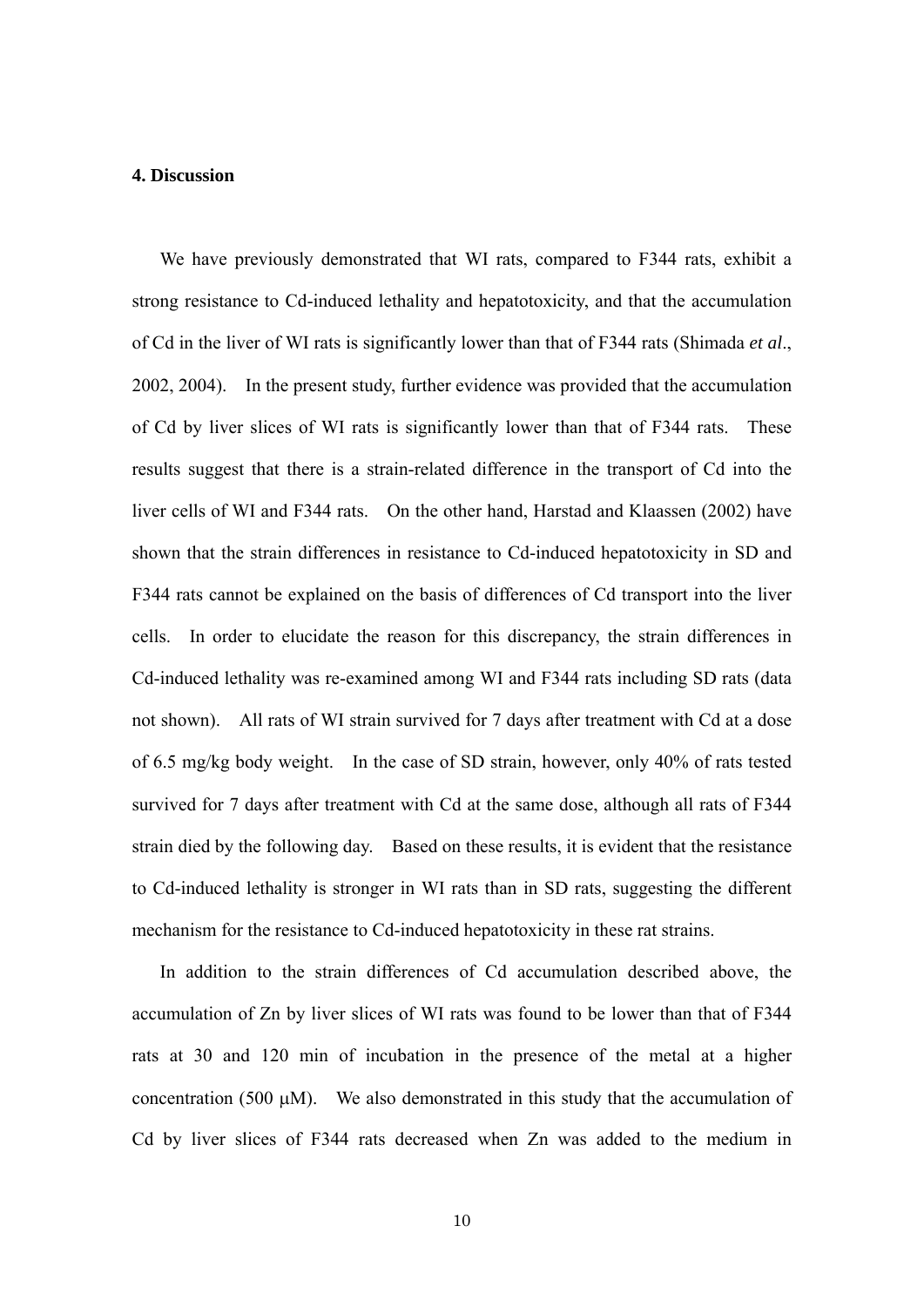combination with Cd. Furthermore, Zn accumulation by F344 liver slices decreased when Cd was added to the medium in combination with Zn. Cd and Zn belong to the same column (2B) of the Periodic Table and share some physicochemical properties. Because Cd is a nonessential toxic metal, an endogenous transport mechanism for this metal would not be expected to exist. Thus, it is reasonable to assume that the accumulation of Cd by liver slices of rats is partly mediated by Zn transport system (Zalups and Ahmad, 2003). However, metal transport systems usually have affinities for a variety of metals (Garrick et al., 2003). Further studies are necessary to compare the competitive effects of metals other than Zn on the accumulation of Cd by rat liver slices.

The accumulation of Cd by liver slices of WI rats, like that of F344 rats, decreased when Zn was added to the medium in combination with Cd (see Fig. 2). Interestingly, the strain differences of Cd accumulation by liver slices of WI and F344 rats disappeared in the presence of Zn at a higher concentration (500  $\mu$ M). These results also suggest that transport mechanism for Zn may play an important role in the strain differences of Cd accumulation by liver slices of WI and F344 rats.

 The accumulation of Zn by tissue cells and its transport into and out of intracellular organelles requires transport proteins, *i.e.*, transporters. Mammalian Zn transporters are classified into two families of ZnT (solute-linked carrier 30; SLC30) and ZIP (ZRTand IRT-like protein; SLC39) (Palmiter and Huang, 2004; Eide, 2004; Liuzzi and Cousins, 2004). In an attempt to identify Zn transporter involved in Cd accumulation by rat liver slices, ZnT3 and ZIP3 were chosen as transporters of a preliminary examination. Interestingly, the treatment with Cd resulted in increased levels of hepatic ZnT3 and ZIP3 transcripts in WI and F344 rat strains, although no strain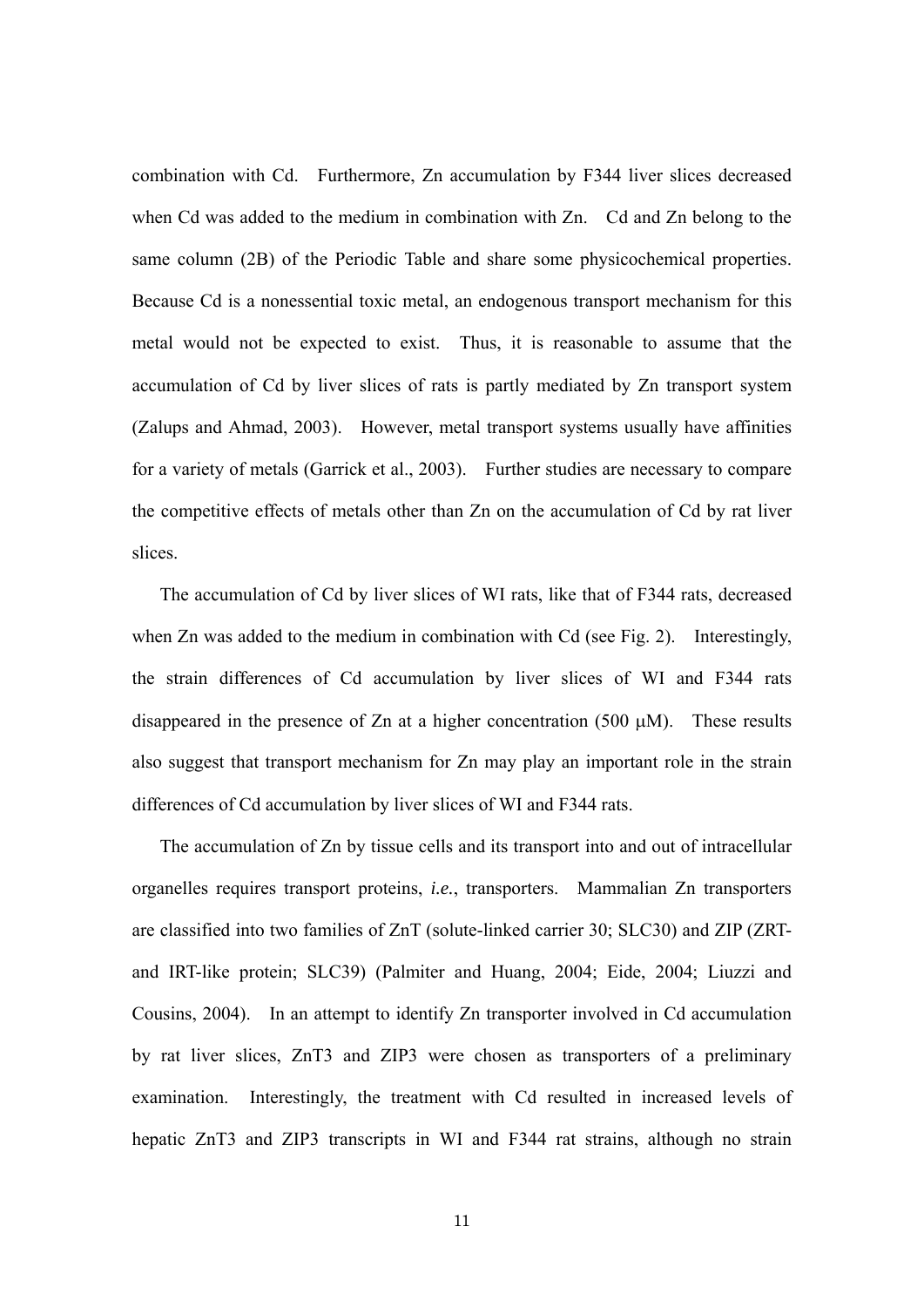difference in the expression of hepatic ZnT3 or ZIP3 mRNA was observed. It has been reported that Cd as well as Zn can induce the expression of ZnT1 mRNA in mouse cell lines (Langmade *et al*., 2000). Transporters belonging to ZnT family are known to facilitate the efflux of Zn from cytosol to the outside of cells and transport the cytosolic Zn into intracellular organelles (Liuzzi and Cousins, 2004; Kambe *et al*., 2004). Thus, it is possible that Cd disturbs the homeostasis of Zn in tissue cells, by inducing the expression of ZnT1 and ZnT3 mRNAs. Unlike ZnT-family transporters, ZIP-family transporters function in the influx of Zn into cytosol from the outside of cells and from the lumen of intracellular compartments (Liuzzi and Cousins, 2004; Kambe *et al*., 2004). Recently, mouse ZIP8 has been identified as the transporter responsible for testicular toxicity of Cd (Dalton *et al*., 2005). Furthermore, Fujishiro *et al*. (2006) have shown that the resistance to transport of Cd into metallothionein-null cells may result from the suppressed expression of ZIP14, although whether ZIP14 has the ability to transport Cd remains to be clarified. We are currently identifying the transporter that causes the strain differences in hepatic Cd accumulation seen with WI and F344 rats.

 In conclusion, the present study demonstrates that strain differences in the accumulation of Cd by liver slices are observed in inbred WI and F344 rats. In addition, evidence is provided that transport mechanism for Zn is involved, at least in part, in the strain differences of Cd accumulation by liver slices.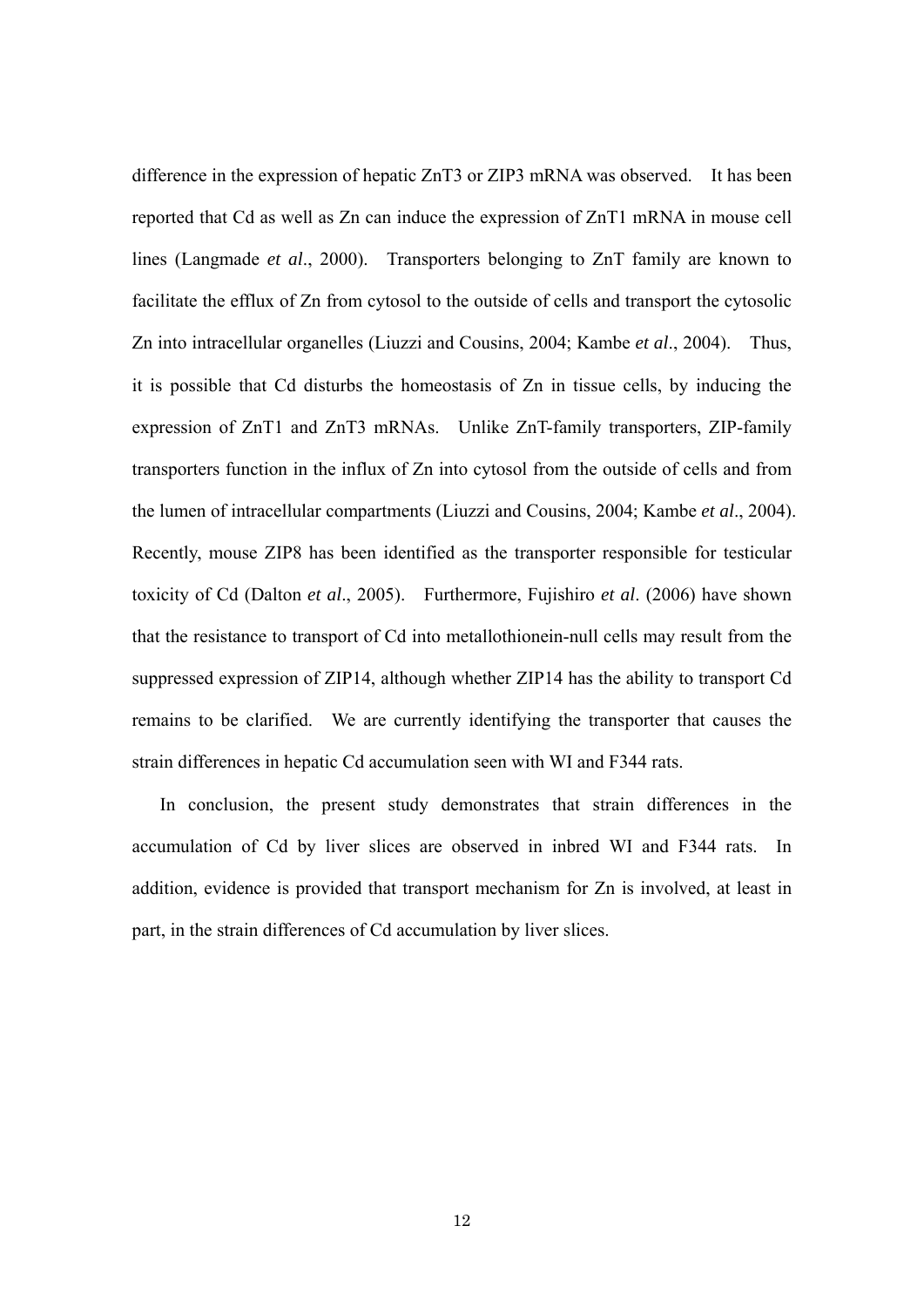# **References**

- Chellman, G.J., Shaikh, Z.A., Baggs, R.B., Diamond, G.L., 1985. Resistance to cadmium-induced necrosis in testes of inbred mice: possible role of a metallothionein-like cadmium-binding protein. Toxicology and Applied Pharmacology 79, 511-523.
- Dalton, T.P., He, L., Wang, B., Miller, M.L., Jin, L., Stringer, K.F., Chang, X., Baxter, C.S., Nebert, D.W., 2005. Identification of mouse SLC39A8 as the transporter responsible for cadmium-induced toxicity in the testis. Proceedings of the National Academy of Sciences of the United States of America 102, 3401-3406.
- Eide, D.J., 2004. The SLC39 family of metal ion transporters. Pflugers Archiv European Journal of Physiology 447, 796-800.
- Fujishiro, H., Okugaki, S., Nagano, S., Satoh, M., Himeno, S., 2006. Characterization of gene expression profiles of metallothionein-null cadmium-resistant cells. Journal of Health Science 52, 292-299.
- Garrick, M.D., Dolan, K.G., Horbinski, C., Ghio, A.J., Higgins, D., Porubcin, M., Moore, E.G., Hainswoeth, L.N., Umbeit, J.N., Conard, M.E,, Feng, L., Lis, A., Roth, J.A., Singleton, S., Garrick, L., 2003. DMT1: A mammalian transporter for multiple metals. BioMetals 16, 41-54.
- Goering, P.L., Waalkes, M.P., Klaassen, C.D., 1994. Cadmium toxicity. In Goyer, R.A., Cherian, M.G. (Eds.), Handbook of Experimental Pharmacology; Toxicology of Metals, Biochemical Effects. Springer-Verlag., New York. p. 189–214.
- Harstad, E.B., Klaassen, C.D., 2002. Analysis of strain difference in sensitivity to cadmium-induced hepatotoxicity in Fischer 344 and Sprague-Dawley rats.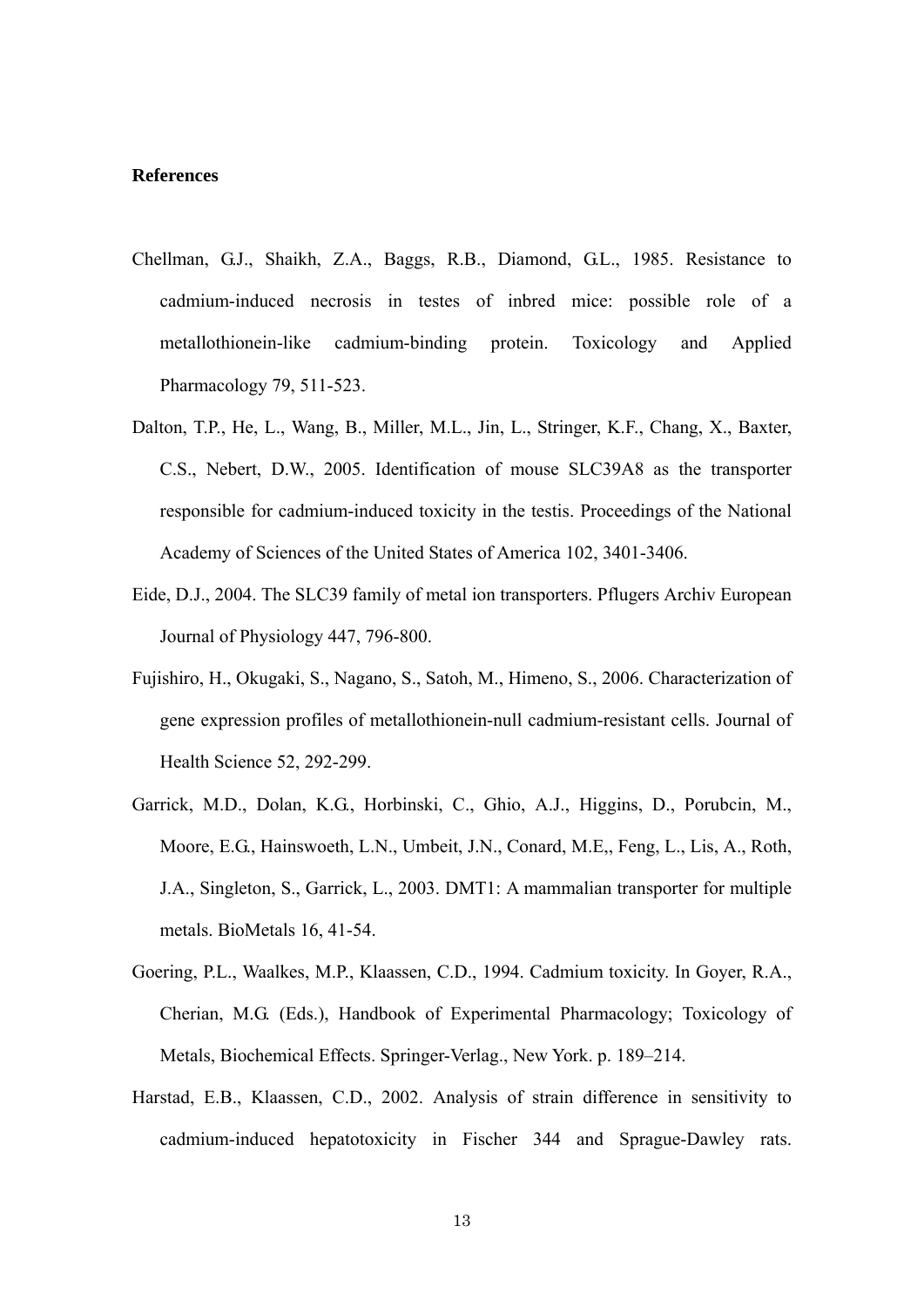Toxicological Sciences 67, 329–340.

- Hata, A., Tsunoo, H., Nakajima, H., Shintaku, K., Kimura, M., 1980. Acute cadmium intoxication in inbred mice: a study on strain differences. Chemico-Biological Interactions 32, 29-39.
- Kambe, T., Yamaguchi-Iwai, Y., Sasaki, R., Nagao, M., 2004. Overview of mammalian zinc transporters. Cell. Mol. Life Sciences 61, 49-68.
- King, L.M., Anderson, M.B., Sikka, S.C., George, W.J., 1998. Murine strain differences and the effects of zinc on cadmium concentrations in tissues after acute cadmium exposure. Archives of Toxicology 72, 650-655.
- King, L.M., Banks, W.A., George, W.J., 1999. Differences in cadmium transport to the testis, epididymis, and brain in cadmium-sensitive and –resistant murine strains 129/J and A/J. Journal of Pharmacology and Experimental Therapeutics 289, 825-830.
- Langmade, S.J., Ravindra, R., Daniels, P.J., Andrews, G., 2000. The transcription factor MTF-1 mediates metal regulation of the mouse ZnT1 gene. Journal of Biological Chemistry 275, 34803-34809.
- Liu, Y., Klaassen, C.D., 2001. Metallothionein-null and wild-type mice show similar cadmium absorption and tissue distribution following oral cadmium administration. Toxicology and Applied Pharmacology 175, 253-259.
- Liuzzi, J.P., Cousins, R.J., 2004. Mammalian zinc transporters. Annual Review of Nutrition 24, 151-172.
- Nolan, C.V., Shaikh, Z.A., 1986. An evaluation of tissue metallothionein and genetic resistance to cadmium toxicity in mice. Toxicology and Applied Pharmacology 85, 135-144.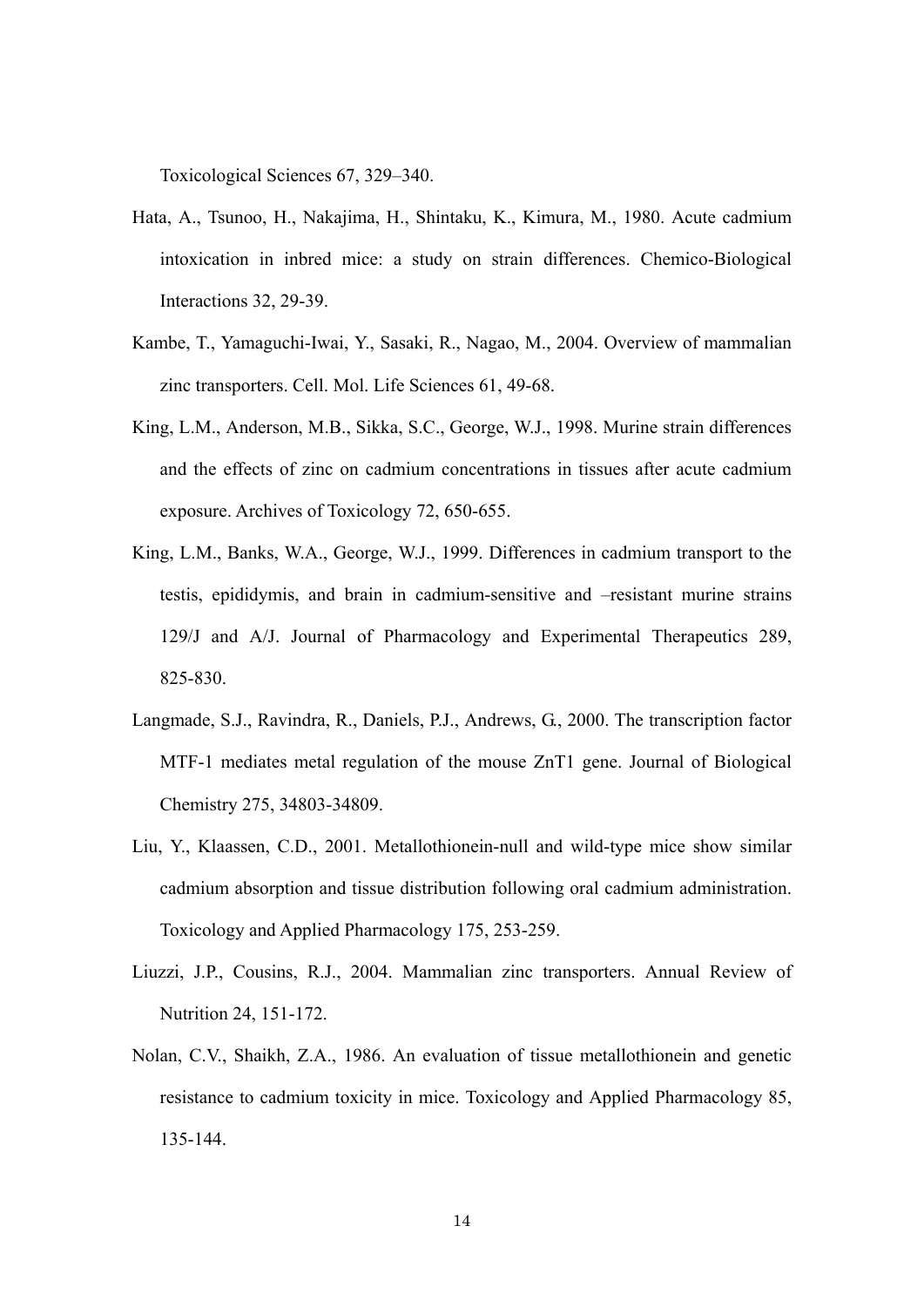- Palmiter, R.D., Huang, L., 2004. Efflux and compartmentalization of zinc by members of the SLC30 family of solute carriers. Pflugers Archiv European Journal of Physiology 447, 744-751.
- Rikans, L.E., Yamano, T., 2000. Mechanism of cadmium-mediated acute hepatotoxicity. Journal of Biochemical and Molecular Toxicology 14, 110-117.
- Shimada, H., Nagano, M., Yasutake, A., Imamura, Y., 2002. Wistar-Imamichi rats exhibit a strong resistance to cadmium toxicity. Journal of Health Science 48, 201–203.
- Shimada, H., Takamure, Y., Shimada, A., Yasutake, A., Waalkes, M.P., Imamura, Y., 2004. Strain differences of cadmium-induced hepatotoxicity in Wistar-Imamichi and Fischer 344 rats: involvement of cadmium accumulation. Toxicology 203, 189-197.
- Taylor, B.A., Heiniger, H.J., Meier, H., 1973. Genetic analysis of resistance to cadmium-induced testicular damage in mice. Proceedings of the Society for Experimental Biology and Medicine 143, 629-633.
- Waalkes, M.P., Coogan, T.P., Barter, R.A., 1992. Toxicological principles of metal carcinogenesis with special emphasis on cadmium. Critical Reviews in Toxicology 22, 175–201.
- Yasutake, A., Hirayama, K., 2001. Evaluation of methylmercury biotransformation using rat liver slices. Archives of Toxicology 75, 400-406.
- Zalups, R.K., Ahmad, S., 2003. Molecular handling of cadmium in transporting epithelia. Toxicology and Applied Pharmacology 186, 163-188.